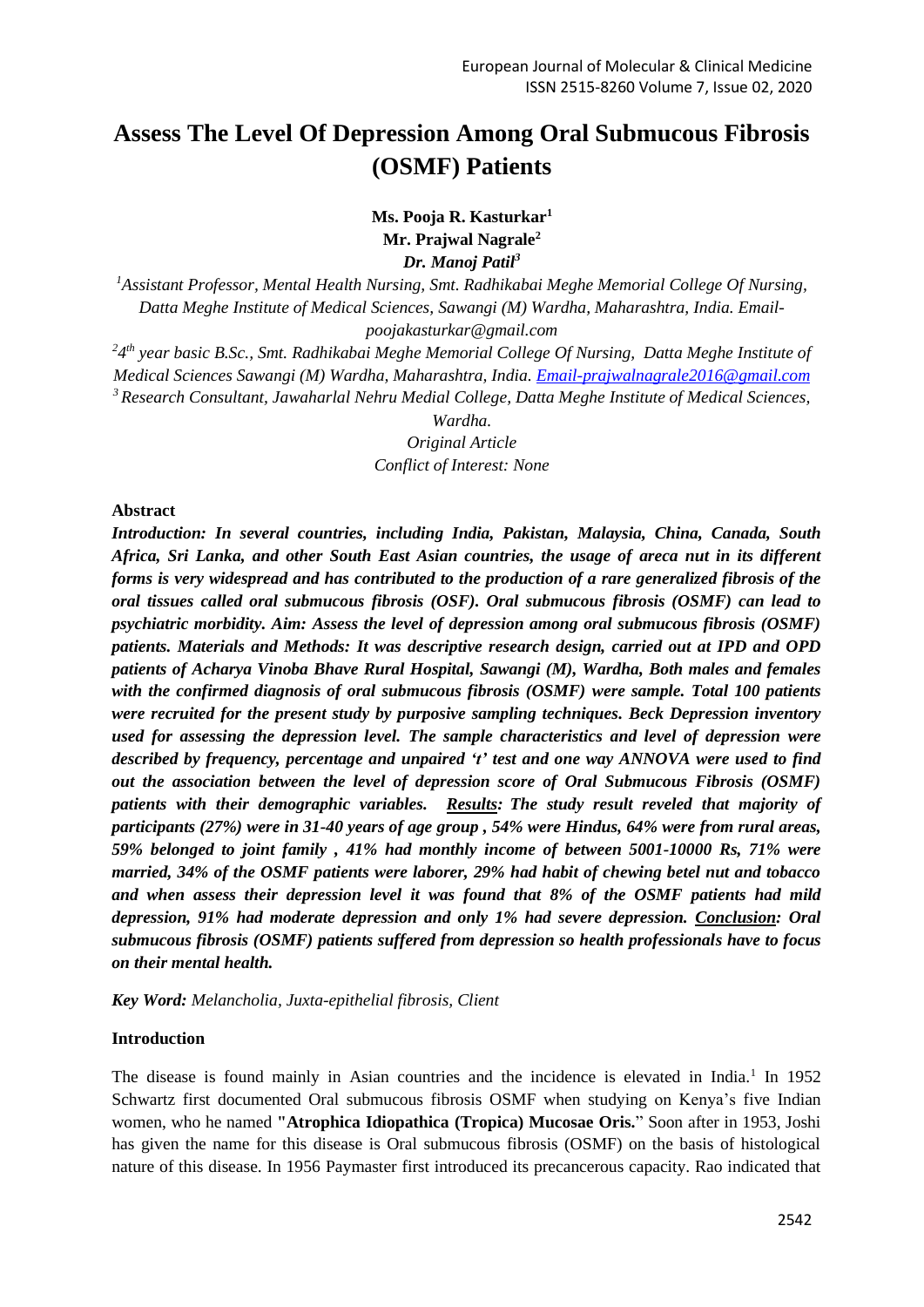OSMF is a diffuse collagen disease condition in 1962.<sup>2</sup>Different form of areca nut used is very popular in various Asian countries and caused growth of a unique oral tissues fibrosis called oral submucous fibrosis (OSF). Different form of areca nut used specially seen in India, Pakistan, Malaysia, China, Canada, South Africa, Sri Lanka, and other South East Asian countries. It has also been found occurring in Europe and North America. Oral submucous fibrosis (OSMF or OSF) is a persistent, dynamic, pre-cancerous oral cavity caused by inflammatory juxta-epithelial reaction and progressive submucous propria lamina and deeper connective tissues fibrosis. When the disease advances, Stiff jaws will be present and due to that patient has difficulty to open mouth. It is mostly caused by chewing tobacco-like areca nut or betel quid and it leads to oral cancers. It has a broad effect on the younger age group because they have this bad habit of chewing tobacco-like areca nut or betel quid more so it is the additional concern of health care professionals to prevent this disease.<sup>3</sup>

The incidence rate of submucous fibrosis (OSMF) in India has increased over the past few years from 0.03 per cent to 6.42 per cent. It's a disease that's growing over the long term. The malignant prevalence of OSMF transformation over a 17-year period into squamous cell carcinoma is as high as 7.6%. <sup>3</sup> Oral submucous fibrosis (OSMF) and psychiatric co-morbidity were identified and higher levels of Oral submucous fibrosis (OSMF) were stated to be correlated with higher psychiatric morbidity. The interrelation between persistent physical illness and psychological morbidity is well established.<sup>4</sup>

From the preceding study work, it can be noticed that there is need for performing a research work in the Indian context. Considering this ambiguities, the key goals of this research were to determine the degree of depression in patients with Oral submucous fibrosis (OSMF).

# **MATERIALS AND METHODS**

This descriptive study was conducted within a period of 3 weeks from  $5<sup>th</sup>$  February to  $25<sup>th</sup>$ February2018 was approved by institutional ethics committee of Datta Meghe Institute of Medical Sciences, Wardha, Maharashtra, India. (IEC Approval no: DMIMS[DU]/IEC/2018-18/6706 dated 03/10/2018). The sample size of 100 patients was considered who gave written informed consent for participating in the study. 100 Oral submucous fibrosis (OSMF) patients were selected based on the calculation.  $n = Z^2 SD^2/d2$ 

Where, z=standard normal variate, which is 1.96 at 5% type 1 error, SD=standard deviation of knowledge score, d=absolute error or precision. On the basis of the previous study, p-values are considered significant below 5%, hence, 1.96 is used in formula. Considering 95% Confidence Interval (CI) and 20% allowable error, the sample size was calculated to include 92 respondents. However, the researcher decided to include 100 college going students (data collection phase was completed within one month only to avoid sample mortality).Purposive sampling method was used. Patients who were diagnosed as having Oral submucous fibrosis (OSMF) and who are available during the period of data collection, who are willing to participate and who are able to read and write Marathi were included in the study. Those who were already exposed to this type of study in last 1year, who are not on treatment of depression disorders and steroid were excluded from the study. Tools for data collection were socio demographic variables like age, gender, residence, type of family, family income per month, marital status, occupation and history of addiction and investigator used Beck's Depression Inventory (BDI) for assessing the depression of Oral Submucous Fibrosis (OSMF) patients. Beck's Depression Inventory (BDI) Marathi contains 21 items on a 4-point scale from 0 is symptom absent, 1 is mild, 2 is moderate and 3 is severe symptoms. Scoring is achieved by adding the highest ratings for all 21 items. The minimum score is 0 and maximum score is 63. Level of depression categorized into Mild, Moderate and Severe with score level 0-30%, 31-70% 71-100% respectively. Participants has given 30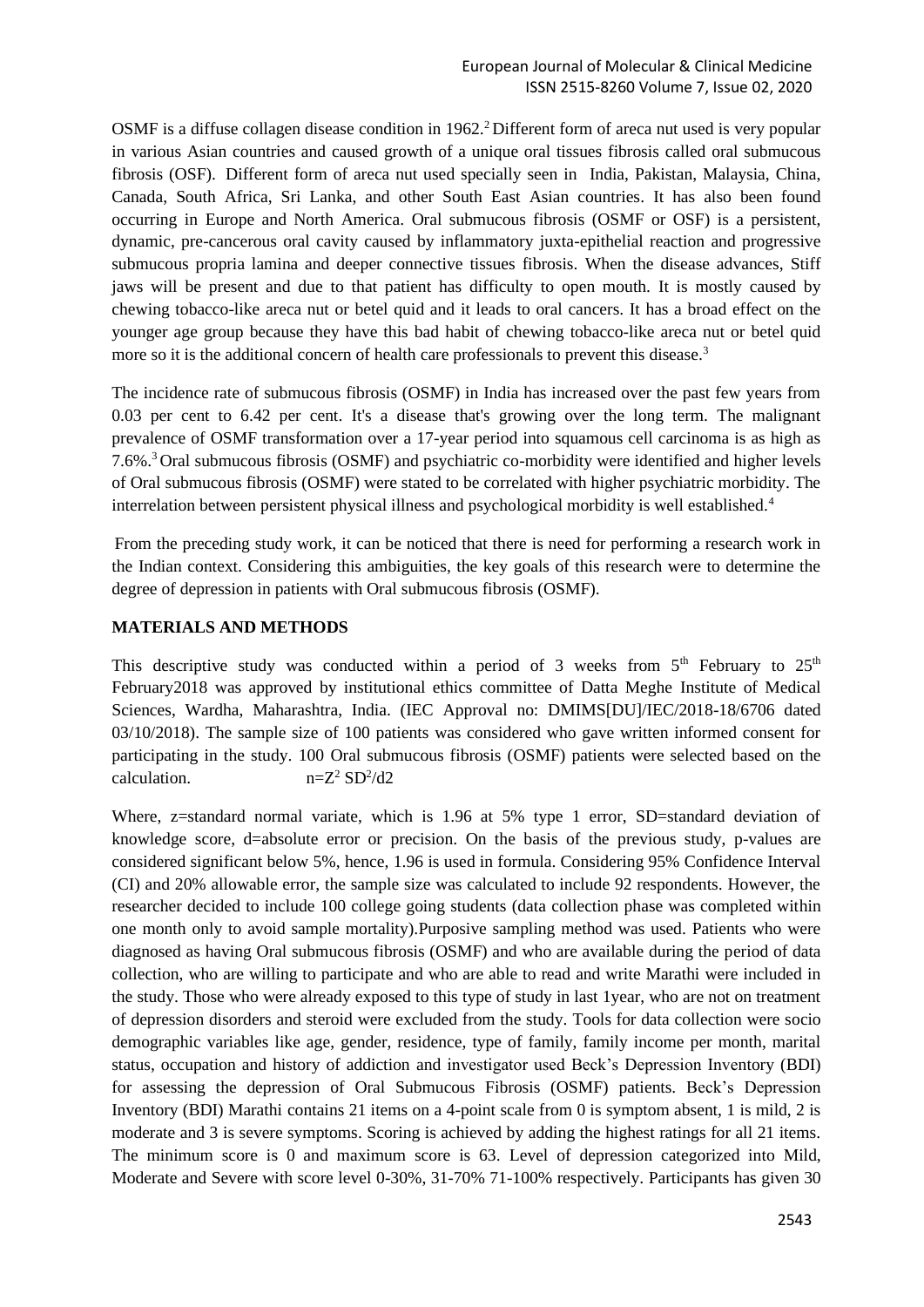min for solving the scale. Around 4-5 Oral Submucous Fibrosis (OSMF) patients were assessed per day or as and when the patients were available.

Statistical analysis was done SPSS version 22.0. For this study, collected data were arranged in tabular form. The data analyzed are described in tables and graphs. Variation in the Socio demographic variables and assessment of depression analyzed by descriptive statistics like Mean, standard deviation and percentage. Associate the level of depression score of Oral Submucous Fibrosis (OSMF) patients with their demographic variables drawn by inferential statistics like unpaired t test and One way ANOVA .

# **Result s:**

## **1. Sociodemographic characteristics of Oral Submucous Fibrosis (OSMF) patients**

A sample size was 100 oral sub mucous fibrosis (OSMF) patients. Majority of 27% were in 31-40 years of age, 74% were males, 54% were Hindus, 64% were from rural areas, 59% were from joint family, 41% had 5001-10000 Rs. monthly family income, 71% were married, 34% were laborer and 29% were consuming betel nut and tobacco. [Table/Fig-1].

| Sr. No.                 | <b>Demographic Variables</b> | No. of OSMF patients | Percentage (%) |  |  |  |  |
|-------------------------|------------------------------|----------------------|----------------|--|--|--|--|
| $\mathbf{1}$            | Age(yrs)                     |                      |                |  |  |  |  |
|                         | $\leq$ 20 yrs                | 9                    | 9              |  |  |  |  |
|                         | 21-30 yrs                    | 25                   | 25             |  |  |  |  |
|                         | 31-40 yrs                    | 27                   | 27             |  |  |  |  |
|                         | 41-50 yrs                    | 22                   | 22             |  |  |  |  |
|                         | $>50$ yrs                    | 17                   | 17             |  |  |  |  |
| $\overline{2}$          | <b>Gender</b>                |                      |                |  |  |  |  |
|                         | Male                         | 74                   | 74             |  |  |  |  |
|                         | Female                       | 26                   | 26             |  |  |  |  |
| $\overline{\mathbf{3}}$ | <b>Religion</b>              |                      |                |  |  |  |  |
|                         | Hindu                        | 54                   | 54             |  |  |  |  |
|                         | Muslim                       | 10                   | 10             |  |  |  |  |
|                         | Christian                    | 5                    | 5              |  |  |  |  |
|                         | <b>Buddhist</b>              | 29                   | 29             |  |  |  |  |
|                         | Others                       | $\overline{2}$       | $\overline{2}$ |  |  |  |  |
| $\overline{\mathbf{4}}$ | Area of residence            |                      |                |  |  |  |  |
|                         | Urban                        | 36                   | 36             |  |  |  |  |
|                         | Rural                        | 64                   | 64             |  |  |  |  |
| 5                       | <b>Type of family</b>        |                      |                |  |  |  |  |
|                         | Nuclear                      | 15                   | 15             |  |  |  |  |
|                         | Joint                        | 59                   | 59             |  |  |  |  |
|                         | Separated                    | 21                   | 21             |  |  |  |  |
|                         | Extended                     | 5                    | 5              |  |  |  |  |
| 6                       | Family income per month      |                      |                |  |  |  |  |
|                         | $<$ 5000 $\rm Rs$            | 18                   | 18             |  |  |  |  |
|                         | 5000-10000 Rs                | 41                   | 41             |  |  |  |  |

## **[Table/Fig-1]: Demographic characteristics of the patients (N=100)**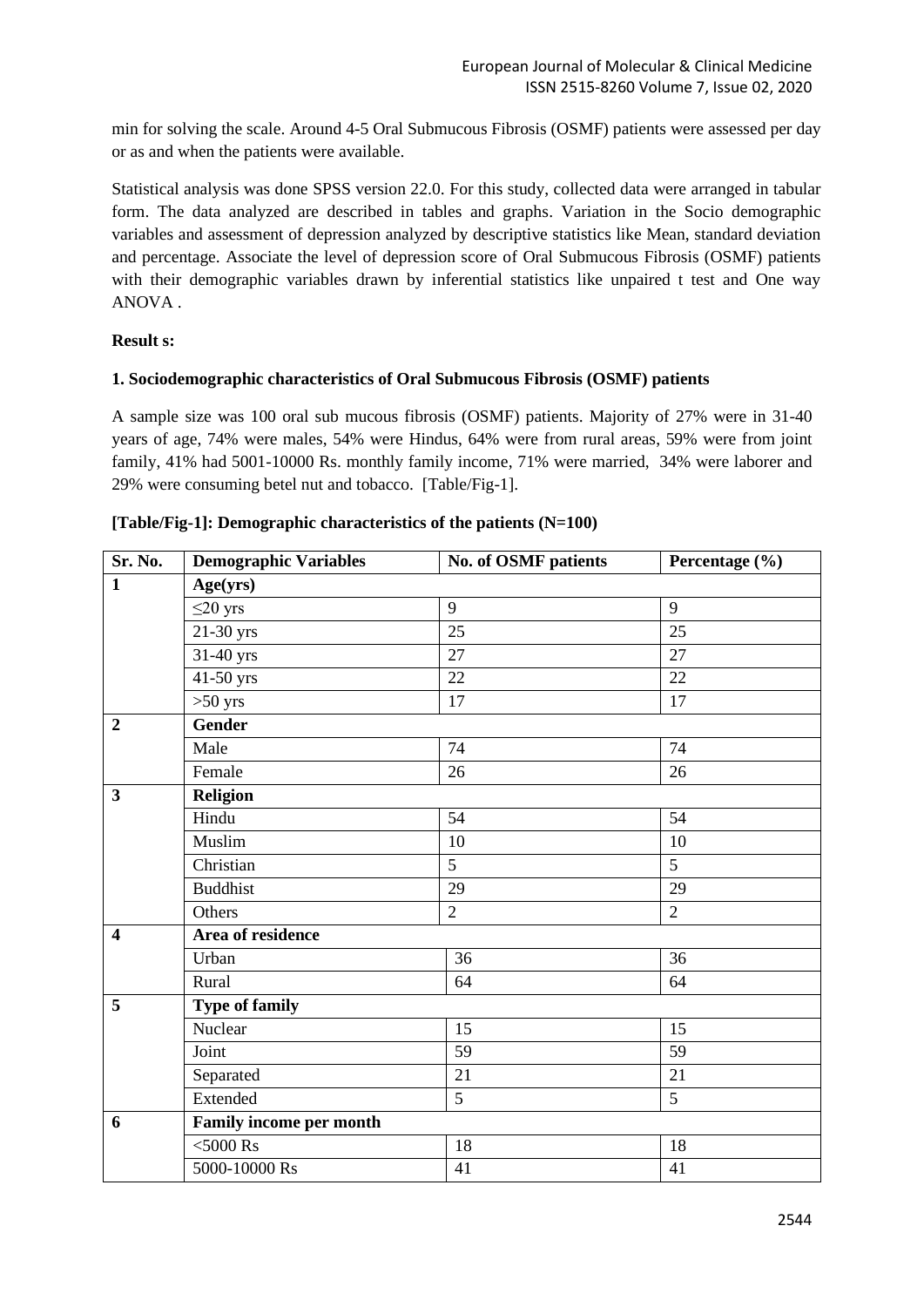## European Journal of Molecular & Clinical Medicine ISSN 2515-8260 Volume 7, Issue 02, 2020

|   | 10001-15000 Rs              | 25               | 25               |
|---|-----------------------------|------------------|------------------|
|   | $>15000$ Rs                 | 16               | 16               |
| 7 | <b>Marital Status</b>       |                  |                  |
|   | Unmarried                   | 24               | 24               |
|   | Married                     | 71               | 71               |
|   | Divorced                    | 5                | 5                |
|   | Separated                   | $\overline{0}$   | $\boldsymbol{0}$ |
|   | Widowed                     | $\boldsymbol{0}$ | $\boldsymbol{0}$ |
| 8 | Occupation                  |                  |                  |
|   | Labourer                    | 34               | 34               |
|   | Farmer                      | 29               | 29               |
|   | Govt. Service               | 17               | 17               |
|   | Private Service             | 14               | 14               |
|   | Self Employed               | 6                | 6                |
| 9 | <b>History of addiction</b> |                  |                  |
|   | Tobacco                     | 18               | 19               |
|   | <b>Betel Nut</b>            | 19               | 19               |
|   | Pan Masala                  | 14               | 14               |
|   | Betel nut and tobacco       | 29               | 29               |
|   | Betel nut and Cigarette     | 9                | 9                |
|   | All above habits            | 9                | 9                |
|   | No any habit                | $\overline{2}$   | 2                |

**2. Assessment of level of depression among oral submucous fibrosis (OSMF) patients** 

This indicated that 8 %, 91% and 1% of patient with OSMF had mild, Moderate and Severe level of depression respectively. Minimum to maximum score for depression ranged from 6, to 47. The mean value for depression was  $30.05 \pm 7.44$  and the mean level for depression was  $47.69 \pm 11.81$ . [Table/Fig-2].

## **[Table/Fig-2]: Assessment with level of depression (N=100)**

|                            |                    | <b>Level of Depression Score</b> |            |  |  |
|----------------------------|--------------------|----------------------------------|------------|--|--|
| <b>Level of Depression</b> | <b>Score Range</b> | <b>Frequency</b>                 | Percentage |  |  |
| Mild                       | $0 - 30%$          | 8                                | 8          |  |  |
| Moderate                   | 31-70%             | 91                               | 91         |  |  |
| Severe                     | 71-100%            | 1                                | 1          |  |  |
| Minimum score              |                    | 6                                |            |  |  |
| Maximum score              |                    | 47                               |            |  |  |
| Mean depression score      |                    | $30.05 \pm 7.44$                 |            |  |  |
| Mean % depression Score    |                    | $47.69 \pm 11.81$                |            |  |  |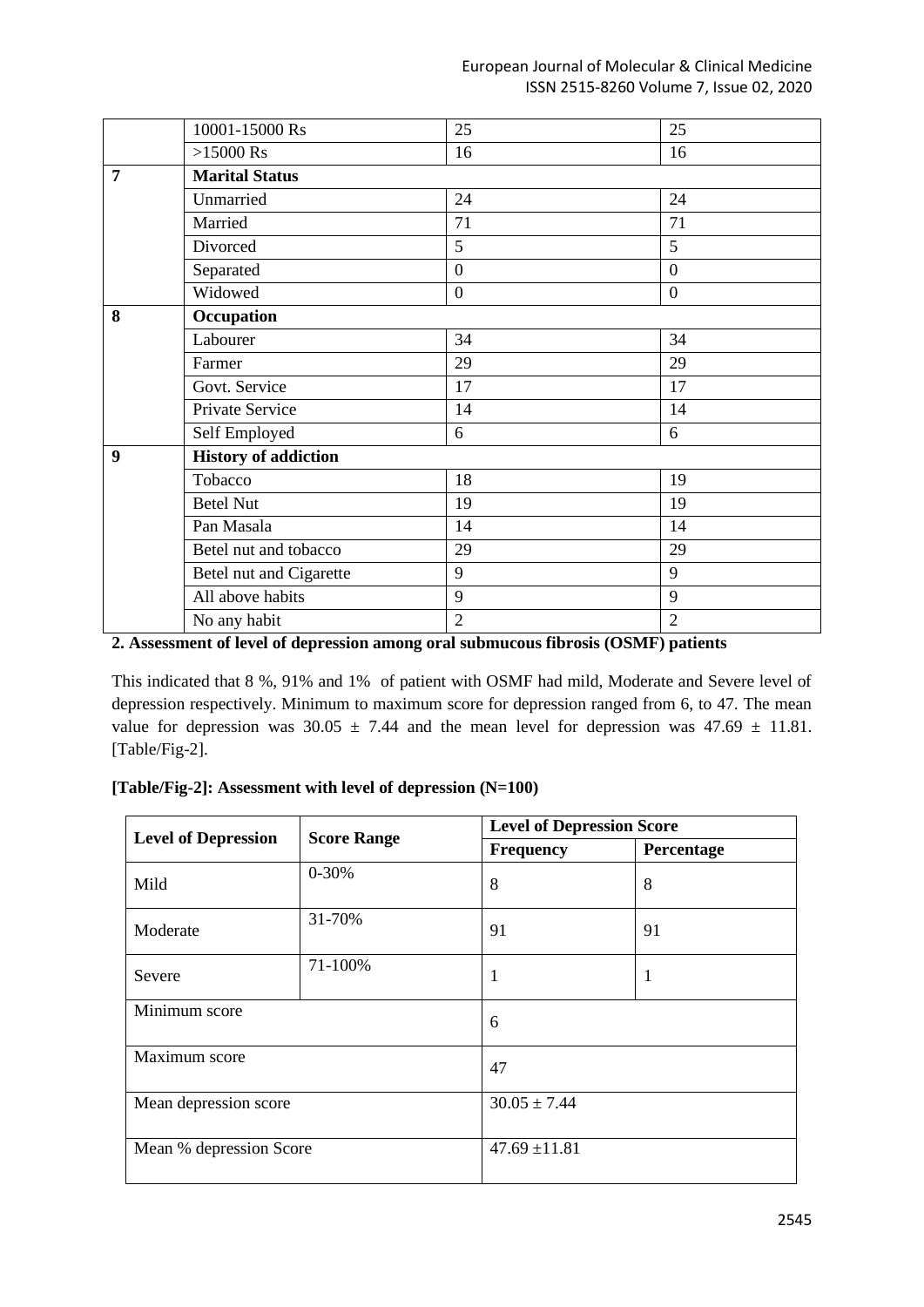# **3. Association of level of depression score among oral submucous fibrosis (OSMF) patients in relation to demographic variables**

The results revealed no relation with their demographic variables with the rates of depression score in patients with Oral Submucous Fibrosis (OSMF). [Table/Fig-3]

| [Table/Fig-3]: Association of depression among OSMF patients in relation to demographic |  |  |  |  |  |
|-----------------------------------------------------------------------------------------|--|--|--|--|--|
| variables $(N=100)$                                                                     |  |  |  |  |  |

| Sr.                     | Demographic                      | <b>OSMF</b><br>No. of | <b>Mean</b><br>depression | <b>F-value</b> |                      |
|-------------------------|----------------------------------|-----------------------|---------------------------|----------------|----------------------|
| No.                     | variables                        | patients              | score                     |                | p-value              |
| $\mathbf{1}$            | Age (yrs)                        |                       |                           |                |                      |
|                         | $\leq$ 20 yrs                    | 9                     | $30.33 \pm 4.55$          |                |                      |
|                         | 21-30 yrs                        | 25                    | 29.44±7.30                |                | 0.98<br>NS, p > 0.05 |
|                         | 31-40 yrs                        | 27                    | 29.85±8.28                | 0.08           |                      |
|                         | $\overline{41-50}$ yrs           | 22                    | $30.59 \pm 6.27$          |                |                      |
|                         | $>50$ yrs                        | 17                    | $30.41 \pm 9.37$          |                |                      |
| $\boldsymbol{2}$        | Gender                           |                       |                           | $t - value$    |                      |
|                         | Male                             | 74                    | 29.95±6.89                |                | 0.83                 |
|                         | Female                           | 26                    | $30.30 \pm 8.96$          | 0.20           | NS, p > 0.05         |
| $\overline{\mathbf{3}}$ | <b>Religion</b>                  |                       |                           |                |                      |
|                         | Hindu                            | 54                    | $29.68 \pm 7.03$          |                |                      |
|                         | Muslim                           | 10                    | 28.30±12.38               |                | 0.29<br>NS, p > 0.05 |
|                         | Christian                        | 5                     | $36 \pm 3.46$             | 1.25           |                      |
|                         | <b>Buddhist</b>                  | 29                    | 29.93±6.12                |                |                      |
|                         | Others                           | $\overline{2}$        | 35.50±10.60               |                |                      |
| $\overline{\mathbf{4}}$ | Area of residence                |                       |                           | $t - value$    |                      |
|                         | Urban                            | 36                    | $30.25 \pm 7.92$          | 0.20           | 0.84                 |
|                         | Rural                            | 64                    | 29.93±7.22                |                | NS, p > 0.05         |
| 5                       | <b>Type of family</b>            |                       |                           |                |                      |
|                         | Nuclear                          | 15                    | $30.80 \pm 5.63$          |                |                      |
|                         | Joint                            | 59                    | $30.74 \pm 7.77$          | 2.07           | 0.10                 |
|                         | Separated                        | 21                    | $26.71 \pm 7.62$          |                | NS, p > 0.05         |
|                         | Extended                         | 5                     | $33.60 \pm 3.13$          |                |                      |
| 6                       | <b>Monthly family income(Rs)</b> |                       |                           |                |                      |
|                         | $<$ 5000 $\rm Rs$                | 18                    | $31.44 \pm 6.25$          |                | 0.38<br>NS, p > 0.05 |
|                         | 5000-10000 Rs                    | 41                    | 30.95±6.82                |                |                      |
|                         | 10001-15000 Rs                   | 25                    | $28.80 \pm 7.52$          | 1.02           |                      |
|                         | $>15000$ Rs                      | 16                    | $28 + 9.77$               |                |                      |
| $\overline{7}$          | <b>Marital Status</b>            |                       |                           |                |                      |
|                         | Unmarried                        | 24                    | $28.37 \pm 6.41$          |                | 0.43                 |
|                         | Married                          | 71                    | $30.50 \pm 7.85$          | 0.84           | NS, p>0.05           |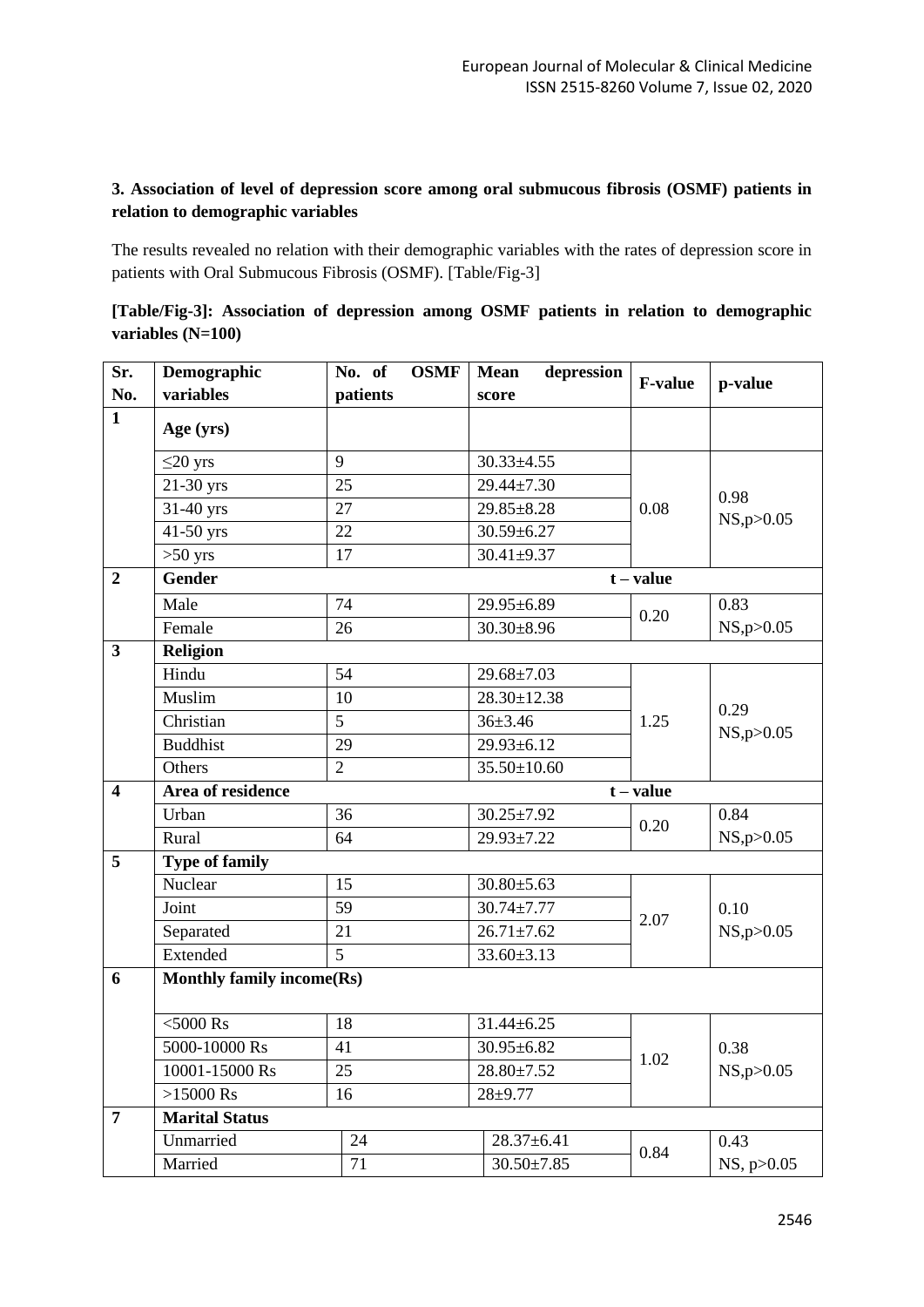|                  | Divorced                    | 5              | $31.60 \pm 5.54$  |      |                      |
|------------------|-----------------------------|----------------|-------------------|------|----------------------|
|                  | Separated                   | $\mathbf{0}$   | $0\pm 0$          |      |                      |
|                  | Widowed                     | $\theta$       | $0\pm 0$          |      |                      |
| 8                | Occupation                  |                |                   |      |                      |
|                  | Labourer                    | 34             | $31.23 \pm 5.99$  |      |                      |
|                  | Farmer                      | 29             | $28.62 \pm 7.81$  | 0.53 | 0.70                 |
|                  | <b>Government Service</b>   | 17             | $30.41 \pm 6.29$  |      |                      |
| Private Service  |                             | 14             | $30.28 + 9.18$    |      | NS, p > 0.05         |
|                  | Self Employed               | 6              | $28.66 \pm 12.16$ |      |                      |
| $\boldsymbol{9}$ | <b>History of addiction</b> |                |                   |      |                      |
|                  | Tobacco                     | 18             | $30.38 + 8.29$    |      |                      |
|                  | <b>Betel Nut</b>            | 19             | $32.31 \pm 7.31$  |      | 0.87<br>NS, p > 0.05 |
|                  | Pan Masala                  | 14             | $28.50 \pm 5.24$  |      |                      |
|                  | Betel nut and tobacco       | 29             | $29.48 \pm 6.90$  | 0.48 |                      |
|                  | Betel nut and Cigarette     | 9              | $29 + 9.78$       |      |                      |
|                  | All above habits            | 9              | $30.44 \pm 9.27$  |      |                      |
|                  | No any habit                | $\overline{2}$ | $27.50\pm 6.36$   |      |                      |

## **Discussion**

Present study, observed that 8 % of patients with OSMF had mild depression rates, 91 percent had moderate depression levels and just 1 percent had severe depression levels. Similar type of study performed Uttar Pradesh, India to determine the extent of anxiety, stress, and serum cortisol in patients with oral submucosal fibrosis (OSMF). 105 patients were recruited for study which was grouped into 3 equal categories i.e. Class 1 – those with areca nut chewing habits with OSMF, Group 2 – those with arca nut chewing habits without OSMF, and Group 3 – all without areca nut chewing habits and without OSMF. Hamilton Anxiety Rating Scale and Hamilton Depression Rating Scale, respectively used to test anxiety and depression, were both concurrently assessed at the Serum cortisol level. They used Paired t-test, Chi-square test, and variance analysis. Result revealed that patients (47.62%) were considered to be in the 25–32 year age. (91.4%) were males and (8.6%) were females. In OSMF-C patients, the mean serum cortisol level was found to be higher followed by those with OSMF-D. It was established that a important correlation existed between OSMF, Depression and serum cortisol.<sup>5</sup>

One of the study conducted to identify the relationship between oral submucous fibrosis (OSF) and psychiatric morbidity. Participants were split into three groups: Group 1- Areca Nut Chewing Habits with OSF (n=50); Group 2- Areca Nut Chewing Habits Without OSF (n=50), Group 3- Areca Habits With Dental Issues Except OSF (n=50). The Mini International Neuropsychiatric Assessment measured psychiatric morbidity, and the addiction to areca items was also tested. It found that 16 (32%) Group 1 patients have psychological morbidity when contrasted with 01 (2%) in Group 2 and 02 (4%) in Group 3 (P<0.001). Furthermore, psychiatric morbidity in patients with advanced OSF stages was considerably higher.Patients in Groups 1 and 2, 49 (98 percent) and 47 (94 percent) had dependency on areca products, respectively. This research outcome indicated the association of OSF patients and severe psychological morbidity.6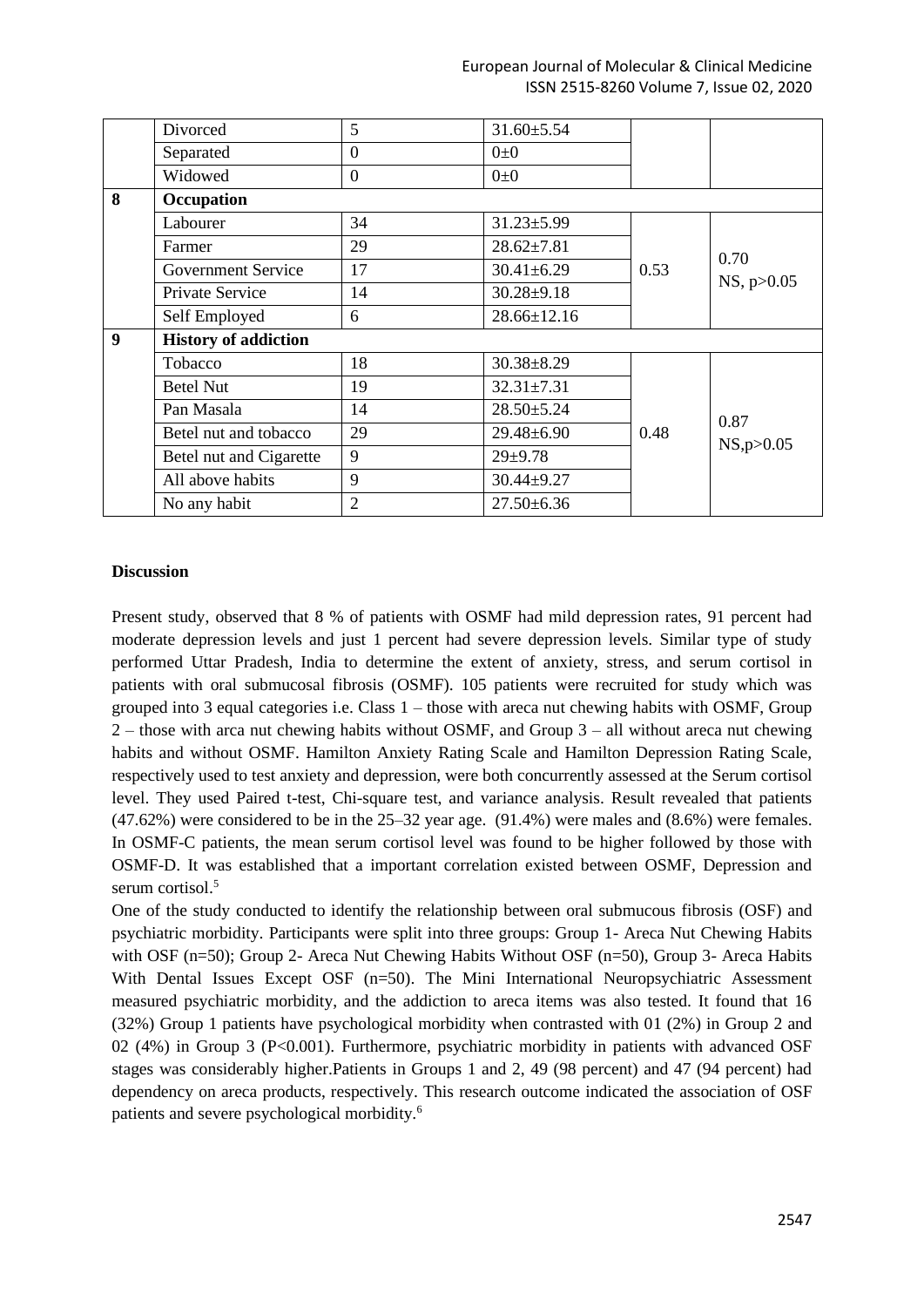One of the study done in central jail, Bhopal, Madhya Pradesh, India for identifying the mucosal lesions among psychiatric jail patients. In this analysis, pre-diagnosed psychiatric patients were selected as a group living in central prison, Bhopal. Oral health assessment performed by the oral health evaluation proforma of the WHO, 1997 along with a questionnaire of 18 elements. It showed that 244 participants were examined in total, which consisted of 122 psychiatric patients and 122 nonpsychiatric patients. In all psychiatric patients, about 57.4% of patients had depression, 14.8% had psychotic disorders (like schizophrenia) and 12.3% had anxiety disorder. A total of 77 per cent of sample subjects, composed of 87.7% psychiatric patients and 66.4% non psychiatric patients, had a habit of tobacco consumption (smokeless or smoking). Overall incidence of participants with oral mucosal lesions was 85 (34.8 percent), composed of 39.3 percent psychiatric patients and 30.3 percent non psychiatric patients. It was summarized that common oral mucosal lesions present in a psychiatric patient. The most severe forms of oral mucosal lesions have been found in leukoplakia and oral submucous fibrosis. 7

A number of studies in this region were reviewed which have direct and indirect effect on acquirement or progression of level of depression with oral submucous fibrosis<sup>8,9,10</sup>. Gondivkar et al assessed the impact on life and quality of life among patients with oral submucous fibrosis <sup>11,12,13</sup>. Pal et al had studied about recognition of major depressive disorders and its correlates among adult male patients in primary care<sup>14</sup>. In studies on Global burden of disease also, related aspects were reported 15,16 .

# **Limitation**

As the study's sample size was low, its results cannot be generalized. The research is confined to individuals with submucous fibrosis and who were eligible during the data collection time. The study was conducted just to the city of Wardha.

## **Conclusion**

There is strong association with significant psychiatric co-morbidity among patients suffering from oral submucosal fibrosis (OSMF). Psychiatric treatment is necessary to mitigate psychological co-morbidity of oral submucosal fibrosis (OSMF) patients and health practitioners ought to concentrate on their emotional wellbeing.

**Acknowledgement:** I want to express my appreciations to Professor Sr. Tessy Sebastian, and Mrs. Jaya Gawai, Mental Health Nursing HOD, SRMMCON as supervisors of my study. In addition, I would like to convey my sincere thanks to all the faculties of the Department of Mental Health Nursing, Psychiatrist, Department of AVBRH and Statistician for the smooth completion of my research work, as well as to CMS and HOD of the Oral Surgery Unit, AVBRH for allowing me for the collection of data.

**Conflict of Interest**: Nil

**Source of Funding**: Self

**Ethical Clearance:** Approved from Ethical Institutional Committee (IEC) of Datta Meghe Institute of Medical Sciences (Deemed to be University) Sawangi (Meghe), Wardha.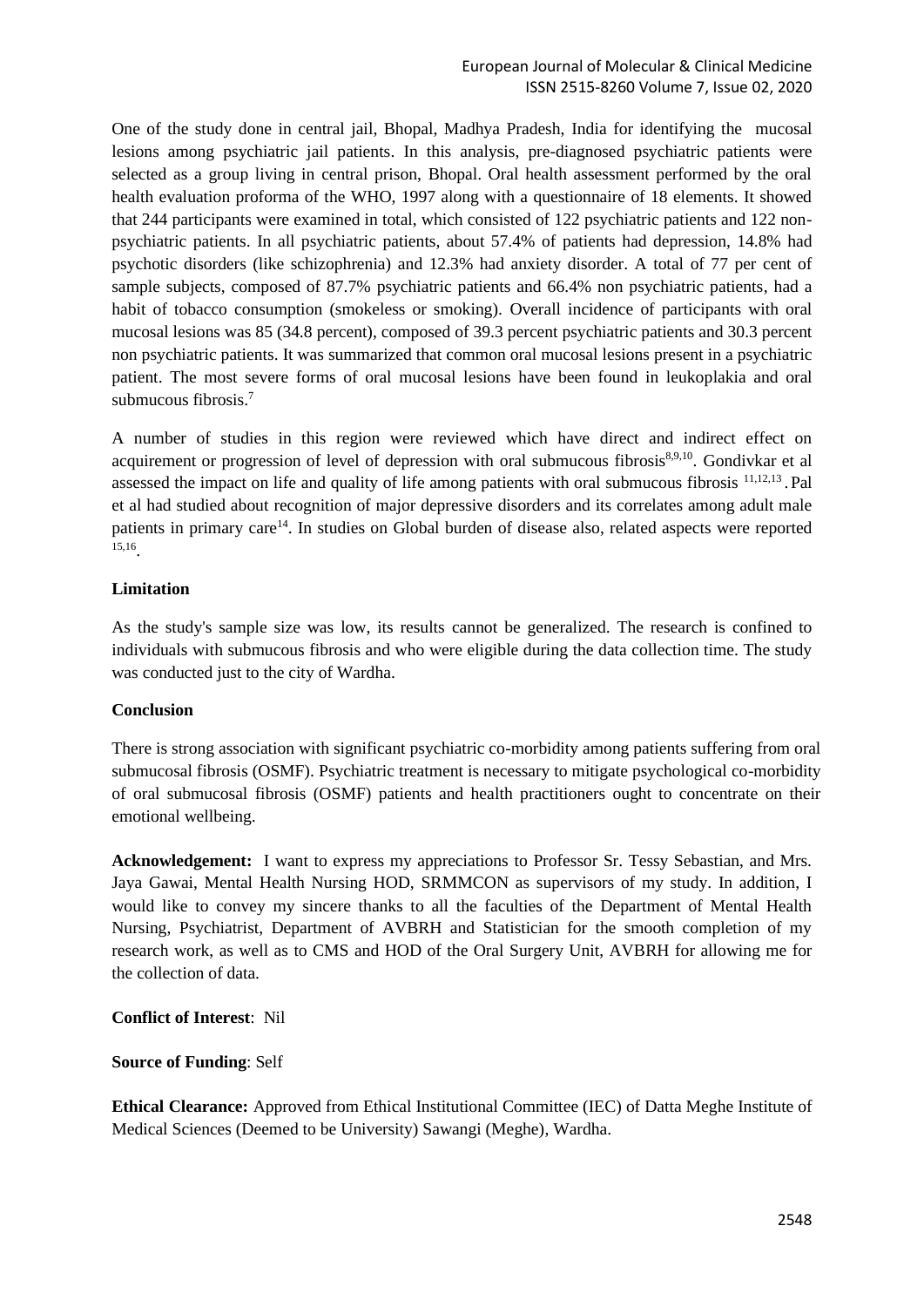## **References**

- 1. Schwartz J. Atrophia Idiopathica Mucosae Oris. London: Demonstrated at the 11th Int Dent Congress; 1952.
- 2. Joshi SG. Fibrosis of the palate and pillars. Indian J Otolaryngol. 1953. 4:1:
- 3. Arakeri G, Brennan PA. Oral submucous fibrosis: an overview of the aetiology, pathogenesis, classification, and principles of management. British Journal of Oral and Maxillofacial Surgery. 2012 Oct 26. doi:pii: S0266-4356(12)00525-
- 4. Raja JV, Rai P, Kumar NC, Khan M, Chandrashekar H. Psychiatric morbidity among patients with oral submucous fibrosis: A controlled study. Oral Health Dent Manag. 2013;12:85–94. [PubMed].
- 5. Shubhra Kanodia, Vishal Prakash Giri, Om Prakash Giri, M. Parvathi Devi, and Y. Garima. Assessment of anxiety, depression, and serum cortisol level in oral submucous fibrosis patients: A controlled clinical trial. Europian Journal of Dentistry. 2017 Jul-Sep; 11(3): 293–298.
- 6. Raja JV1, Rai P, Kumar NC, Khan M, Chandrasekhar H.Psychiatric morbidity among patients with oral submucous fibrosis: a controlled study. Oral Health Dent Manag. 2013 Jun;12(2):85-94. PUBMED.US National Library of Medicine National Institutes of Health.
- 7. Nilesh Arjun Torwane, Hongal Sudhir, RN Sahu, Vrinda Saxena ect. Assessment of oral mucosal lesions among psychiatric inmates residing in central jail, Bhopal, Madhya Pradesh, India: A crosssectional survey. Year : 2014, Volume : 56, Issue : 3 , Page : 265-270
- 8. Gadbail, A.R., M.S. Chaudhary, S.C. Sarode, S.M. Gondivkar, L. Belekar, M.P. Mankar-Gadbail, R. Dande, S.A. Tekade, M.B. Yuwanati, and S. Patil. "Ki67, CD105 and α-Smooth Muscle Actin Expression in Disease Progression Model of Oral Submucous Fibrosis." Journal of Investigative and Clinical Dentistry 10, no. 4 (2019): e12443. https://doi.org/10.1111/jicd.12443.
- 9. Hande, A., M. Chaudhary, M. Gawande, A. Gadbail, P. Zade, S. Bajaj, S. Patil, and S. Tekade. "Oral Submucous Fibrosis: An Enigmatic Morpho-Insight." Journal of Cancer Research and Therapeutics 15, no. 3 (2019): 463–69. [https://doi.org/10.4103/jcrt.JCRT\\_522\\_17.](https://doi.org/10.4103/jcrt.JCRT_522_17)
- 10. Panchbhai, A. "Effect of Oral Submucous Fibrosis on Jaw Dimensions." *Turkish Journal of Orthodontics* 32, no. 2 (2019): 105–9. [https://doi.org/10.5152/TurkJOrthod.2019.18061.](https://doi.org/10.5152/TurkJOrthod.2019.18061)
- 11. Gondivkar, S.M., R.R. Bhowate, A.R. Gadbail, R.S. Gondivkar, S.C. Sarode, G.S. Sarode, and S. Patil. "Impact of Oral Submucous Fibrosis on Oral Health-Related Quality of Life: A Condition-Specific OHRQoL-OSF Instrument Analysis." *Oral Diseases* 24, no. 8 (2018): 1442–48. [https://doi.org/10.1111/odi.12921.](https://doi.org/10.1111/odi.12921)
- 12. Gondivkar, S.M., R.R. Bhowate, A.R. Gadbail, S.C. Sarode, R.S. Gondivkar, M. Yuwanati, and S. Patil. "Quality of Life-Related 'Patient-Reported Outcome Measures' in Oral Submucous Fibrosis Patients." Journal of Contemporary Dental Practice 19, no. 3 (2018): 331-38. https://doi.org/10.5005/JP-JOURNALS-10024-2262.
- 13. Gondivkar, Shailesh M., Rahul R. Bhowate, Amol R. Gadbail, Rima S. Gondivkar, and Sachin C. Sarode. "Impact of Socioeconomic Inequalities on Quality of Life in Oral Submucous Fibrosis Patients." *FUTURE ONCOLOGY* 15, no. 8 (March 2019): 875–84. [https://doi.org/10.2217/fon-](https://doi.org/10.2217/fon-2018-0645)[2018-0645.](https://doi.org/10.2217/fon-2018-0645)
- 14. Pal, Sutanaya, Rajat M. Oswal, and Ganpat K. Vankar. "Recognition of Major Depressive Disorder and Its Correlates among Adult Male Patients in Primary Care." *ARCHIVES OF PSYCHIATRY AND PSYCHOTHERAPY* 20, no. 3 (September 2018): 55–62. [https://doi.org/10.12740/APP/89963.](https://doi.org/10.12740/APP/89963)
- 15. Vos, Theo, Stephen S Lim, Cristiana Abbafati, Kaja M Abbas, Mohammad Abbasi, Mitra Abbasifard, Mohsen Abbasi-Kangevari, et al. "Global Burden of 369 Diseases and Injuries in 204 Countries and Territories, 1990–2019: A Systematic Analysis for the Global Burden of Disease